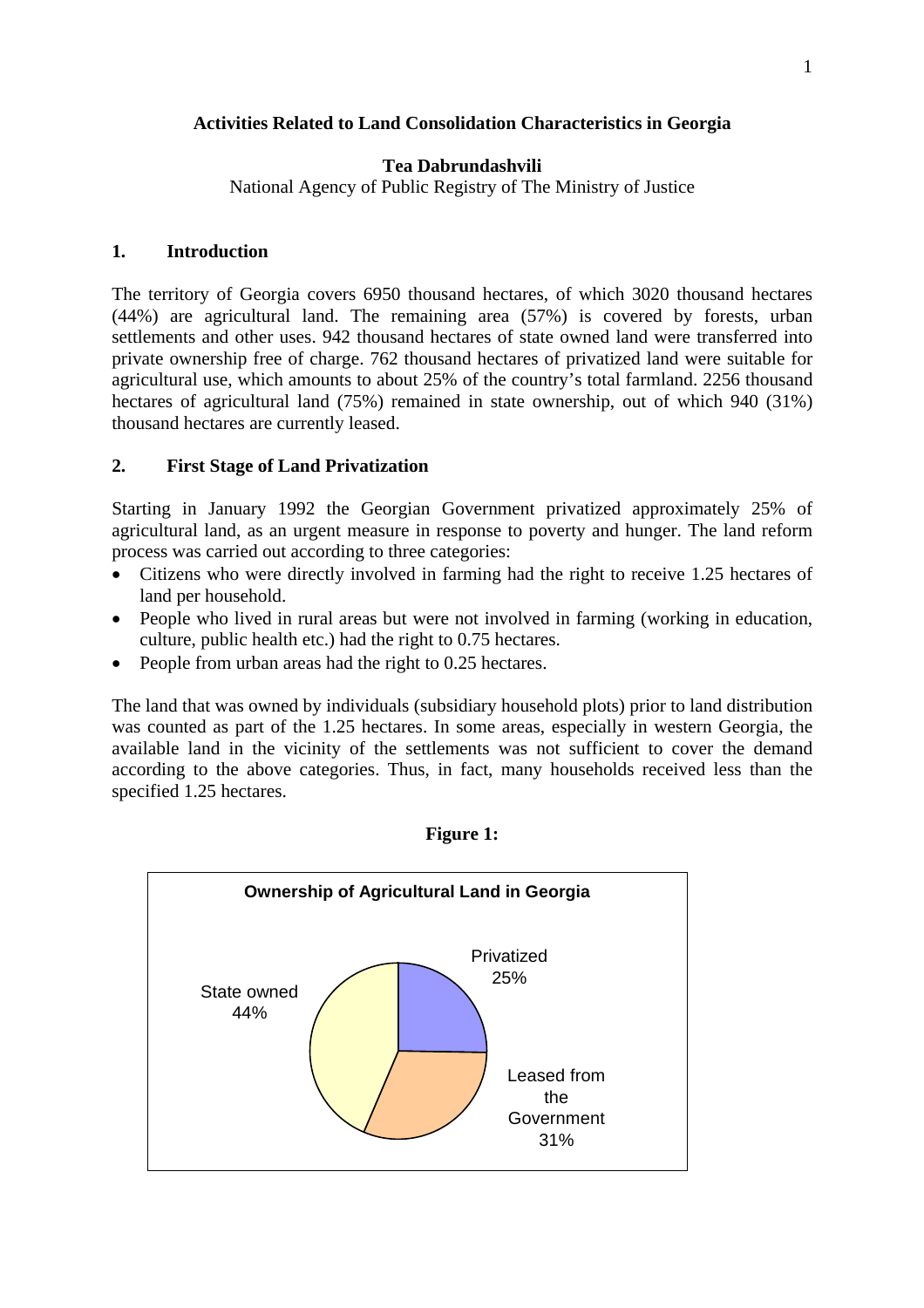As a result of this massive transformation process 1,055,000 Georgian families - an estimated 4 million citizens - have become owners of small land parcels, with an average 0.9 hectares per household.

The land was allocated so that each family was given approximately 4 to 5 land parcels located in different areas. This has led to the fragmentation of privatized land throughout Georgia.

As a result land fragmentation occurred. This phenomenon in combination with unfavourable general conditions for agricultural development and economic investment, i.e. the unfavourable credit system, the land taxation system, the lack of a proper land valuation system, the land market situation and the devaluation of market prices for agricultural products, has thrown Georgia back to being a poor, subsistence oriented agricultural society. Furthermore, spatial planning and land management are poor. Decision-makers from both the public and private sectors are faced with limited possibilities and alternatives for the allocation of resources. This hampers the implementation of rural regional development policies, strategies, programs and projects aimed at improving rural livelihoods.

Consolidation and re-allotment of plots and parcels, together with the establishment of clear and transparent ownership rights, is a strategy to overcome the above problems and can eventually lead to increased food security and the alleviation of poverty. However, land consolidation in Georgia needs to go way beyond the re-allotment of plots and has to take into account other urgent needs in the development of rural areas, i.e. village melioration and infrastructure planning, for which spatial planning on a higher level may provide the framework.

Although the fact that 44% of land is in state ownership might at first glance indicate that land is available (see Figure 1), the actual situation is that the "valuable" land in the vicinity of villages is either privatized or leased, so that not much reserve land is available in the agriculturally important areas. It also needs to be remembered that over 60% of the country consists of mountainous regions, which is reflected in the large area designated as pasture.

Besides that, since only registered rights can be officially sold, leased or used as collateral, the Law on Land Registration is the most important basis for measures related to land consolidation procedures as long as no separate legal act on land consolidation is available.

On the basis of the all above mentioned a number of efforts have been successfully implemented with regard to the registration of land and the land cadastre. Subsequently a number of donor funded projects have made progress with aerial photography, mapping, cadastre software, database development and registration of land titles, thus contributing to more secure land tenure in Georgia. The achievements of these projects as well as the established legal framework have created a sound base for further activities with regard to improved land management. In addition there is a need felt on the side of the Georgian Government to take action in this direction. However, a strategy for further implementation and an outline of the required steps in direction to Land Consolidation as well as the clear responsibilities still needed.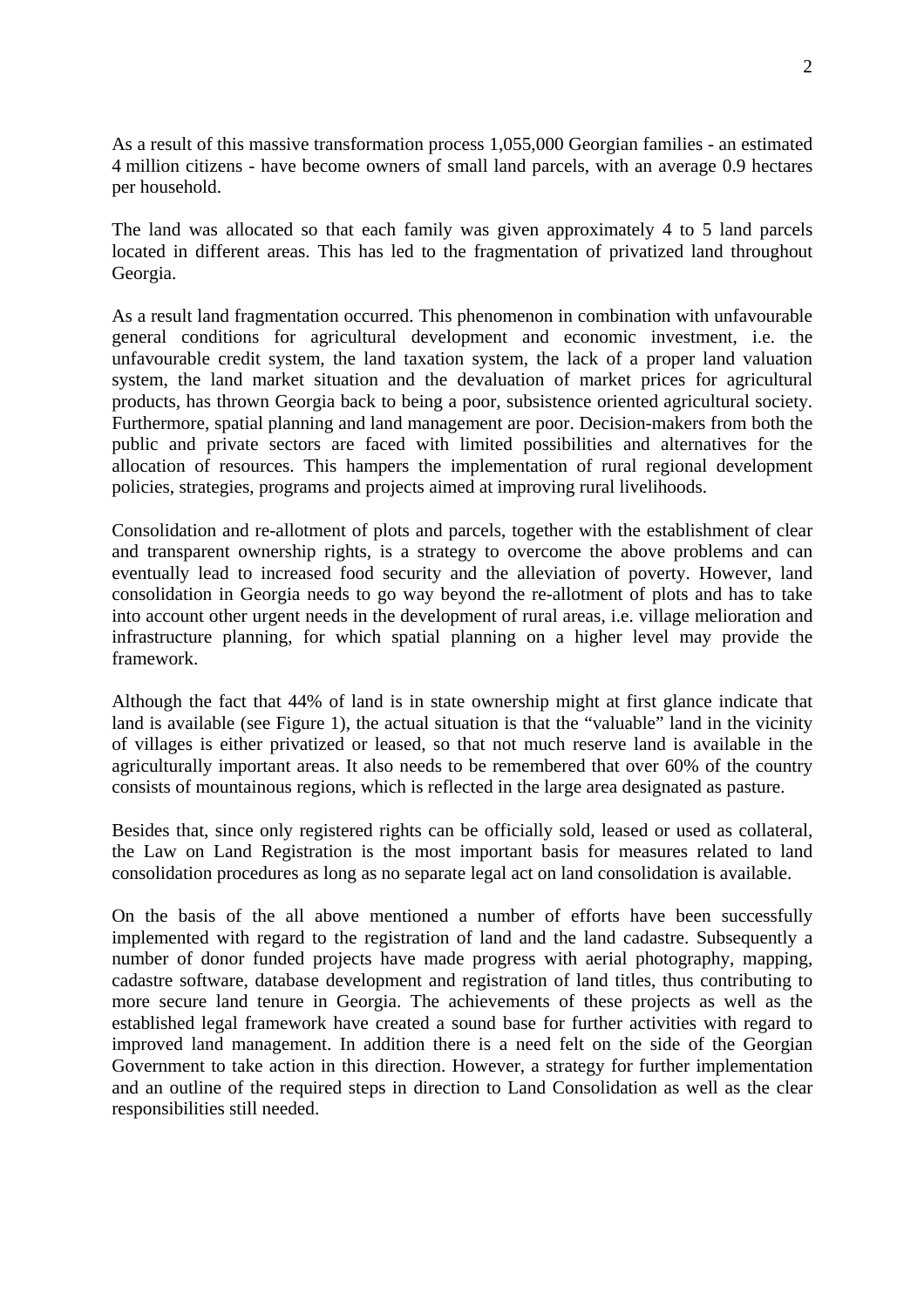# **3. Pilot Projects as current supportive activities to Land Consolidation**

# *a) KfW Project*

The KfW project is mainly focusing on Cadastral maps, Land use / vegetation cover, relief, soil sustainability, landscape development. Creating Soil Atlas the project's Land Consolidation Component (LCC) considers backup the Georgian government to facilitate preparatory pre-conditions for Land Consolidation. The main goals of the LCC represent *supportive activities* to land consolidation and its rational use as well as facilitation to land market development throughout establishment of data base for the soil quality assessment (Soil atlases), agricultural land information accumulation, digitalization of information and access to information, printing out of digital valuation maps. The project task was also to focus on informing local governments and population about risks on soil and landscape degradation as well as about needs for protection, maintenance and development of natural resources due to provide stable land/soil development and support to effective land use.

## *b) IRDC*

Besides the Governmental and donor attempts for Land Consolidation supportive activities has been provided by such a NGO as International Regional Development Center (IRDC). The overall objective of the IRDC was to facilitate improvement of economic situation in rural area of the conflict area (compactly populated by the IDPs) through the comprehensive approach on the pilot territory. In this regard as a supportive measure to Land Consolidation are considered community mobilization, improved infrastructure, assistance to farmers in preparation of business development plans, granted technical and material support.

The IRDC pilot project assisted farmers to expand their farms and to stimulate consolidation process trough a good public awareness. The latter was provided with a focus on enhanced benefits of farmer's cooperation, parcel exchange for larger plot farming, leasing due to have economically more effective and viable farming and therefore facilitate access to credit.

The IRDC experience showed there were problems farmers facing in the process of consolidation: 1) most of them owned land taxes accumulated for years and 2) transactions were rather difficult to register and make it legal;

#### **4. Second Stage of Land Privatization**

The land reform process has already arrived at the second phase of privatization of the remaining state owned land, what could be deemed as a better basis in terms of supportive activities for Land Consolidation.

In consideration of the already mentioned results caused by the first phase of privatization/land distribution, need were for elaboration of tentative legal framework due to avoid fragmentation and provide economically effective and viable land plots for farming.

The recently passed law (July 8, 2005) on privatization of agricultural land existing in state ownership seeks not to increase the fragmentation and makes easy for farmers payment as well as registration procedures. It is significant to outline some particular aspects in this direction: